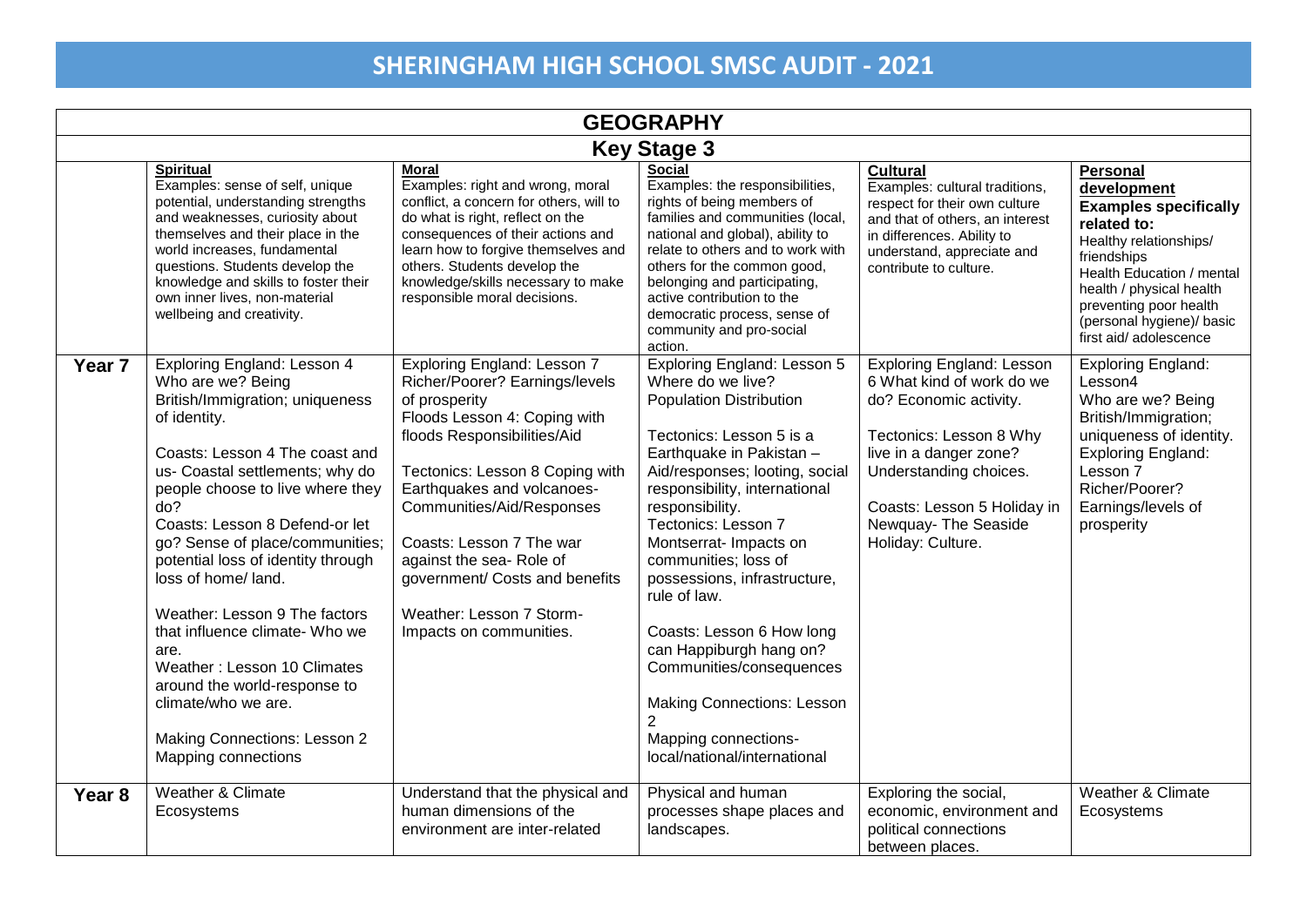|                                | Appreciate how peoples values<br>and attitudes differ and may<br>influence social, environmental,<br>economic and political issues.<br>Understand the physical and<br>human characteristics of real<br>places.<br>Develop geographical<br>imaginations of places.                                                                                                                                                                                                      | and together influence<br>environmental change.<br>Know where places are located,<br>why they are there, the patterns<br>and distributions they create,<br>how and why these are<br>changing, and the implications<br>for people.                                                                                                                                 | Develop attitudes and values<br>towards issues.<br>Communicate knowledge<br>and understanding using<br>geographical vocabulary and<br>conventions in both talk and<br>writing.<br>Use globes, maps at a range<br>of scales, photographs, and<br>other geographical data.                                                                                                                                                                  | Understand the significance<br>of interdependence in<br>change, at all scales.<br>Appreciate the differences<br>and similarities between<br>people, places,<br>environments and cultures<br>to inform their<br>understanding of societies<br>and economies.                 | Appreciate how<br>people's values and<br>attitudes differ and may<br>influence social,<br>environmental,<br>economic and political<br>issues.<br>Exploring the social,<br>economic, environment<br>and political<br>connections between<br>places                                                                                                    |
|--------------------------------|------------------------------------------------------------------------------------------------------------------------------------------------------------------------------------------------------------------------------------------------------------------------------------------------------------------------------------------------------------------------------------------------------------------------------------------------------------------------|-------------------------------------------------------------------------------------------------------------------------------------------------------------------------------------------------------------------------------------------------------------------------------------------------------------------------------------------------------------------|-------------------------------------------------------------------------------------------------------------------------------------------------------------------------------------------------------------------------------------------------------------------------------------------------------------------------------------------------------------------------------------------------------------------------------------------|-----------------------------------------------------------------------------------------------------------------------------------------------------------------------------------------------------------------------------------------------------------------------------|------------------------------------------------------------------------------------------------------------------------------------------------------------------------------------------------------------------------------------------------------------------------------------------------------------------------------------------------------|
|                                |                                                                                                                                                                                                                                                                                                                                                                                                                                                                        |                                                                                                                                                                                                                                                                                                                                                                   | <b>Key Stage 4</b>                                                                                                                                                                                                                                                                                                                                                                                                                        |                                                                                                                                                                                                                                                                             |                                                                                                                                                                                                                                                                                                                                                      |
|                                | <b>Spiritual</b><br>Examples: sense of self, unique<br>potential, understanding strengths<br>and weaknesses, curiosity about<br>themselves and their place in the<br>world increases, fundamental<br>questions. They develop the<br>knowledge and skills to foster their<br>own inner lives, non-material<br>wellbeing and creativity.                                                                                                                                 | <b>Moral</b><br>Examples: right and wrong, moral<br>conflict, a concern for others, will to<br>do what is right, reflect on the<br>consequences of their actions and<br>learn how to forgive themselves and<br>others. They develop the<br>knowledge/skills necessary to make<br>responsible moral decisions.                                                     | <b>Social</b><br>Examples: the responsibilities,<br>rights of being members of<br>families and communities (local,<br>national and global), ability to<br>relate to others and to work with<br>others for the common good,<br>belonging and participating,<br>active contribution to the<br>democratic process, sense of<br>community and pro-social<br>action.                                                                           | <b>Cultural</b><br>Examples: cultural traditions,<br>respect for their own culture<br>and that of others, an interest<br>in differences. Ability to<br>understand, appreciate and<br>contribute to culture.                                                                 | Personal development<br><b>Examples specifically</b><br>related to:<br>Healthy relationships/<br>friendships<br>Health Education / mental<br>health / physical health<br>preventing poor health<br>(personal hygiene)/ basic<br>first aid/adolescence                                                                                                |
| Year<br>9/10/11<br><b>GCSE</b> | Using Google maps to imagine<br>what it might be like to live in<br>different parts of the world.<br>Making links with History when<br>exploring the environment and<br>speculating why the landscape is<br>as it is.<br>Comparing lives with pupils living<br>in other countries or other parts<br>of the UK. Role of children in<br>LICs compared to HICs.<br>Students investigate different<br>places at a range of scales-<br>local/national/international/global. | Considering how people treat the<br>environment, posing questions<br>such as 'How are we changing<br>our surroundings- are some<br>things for the better and others<br>for the worse?' Who benefits and<br>who suffers? What should be our<br>personal response to these?<br>Who should look after our<br>environment?<br>Working towards an Eco-School<br>basis. | Investigate positive and<br>negative links with the wider<br>community both locally and<br>through linking with other<br>schools with different<br>demographics both in the UK<br>and globally.<br>Consider social responsibility<br>eg care for the environment,<br>impact of traffic on the local<br>area, tourism.<br>Students study issues in<br>urban environments along<br>with the issues of rapid<br>population growth, reference | Students investigate the<br>impact of migration both in<br>the UK and the wider world.<br>Students consider why<br>people migrate and how the<br>refugee crisis might be<br>resolved. The topics studied<br>help to give students a<br>greater awareness of such<br>issues. | Comparing lives with<br>pupils living in other<br>countries or other parts<br>of the UK. Role of<br>children in LICs<br>compared to HICs.<br>Fieldwork focuses on<br>tourism issues in<br>Sheringham.<br>Social issues that are<br>explicitly recognised in<br>an urban environment.<br>Issues relating to:<br>Lack of housing<br>Ethnic segregation |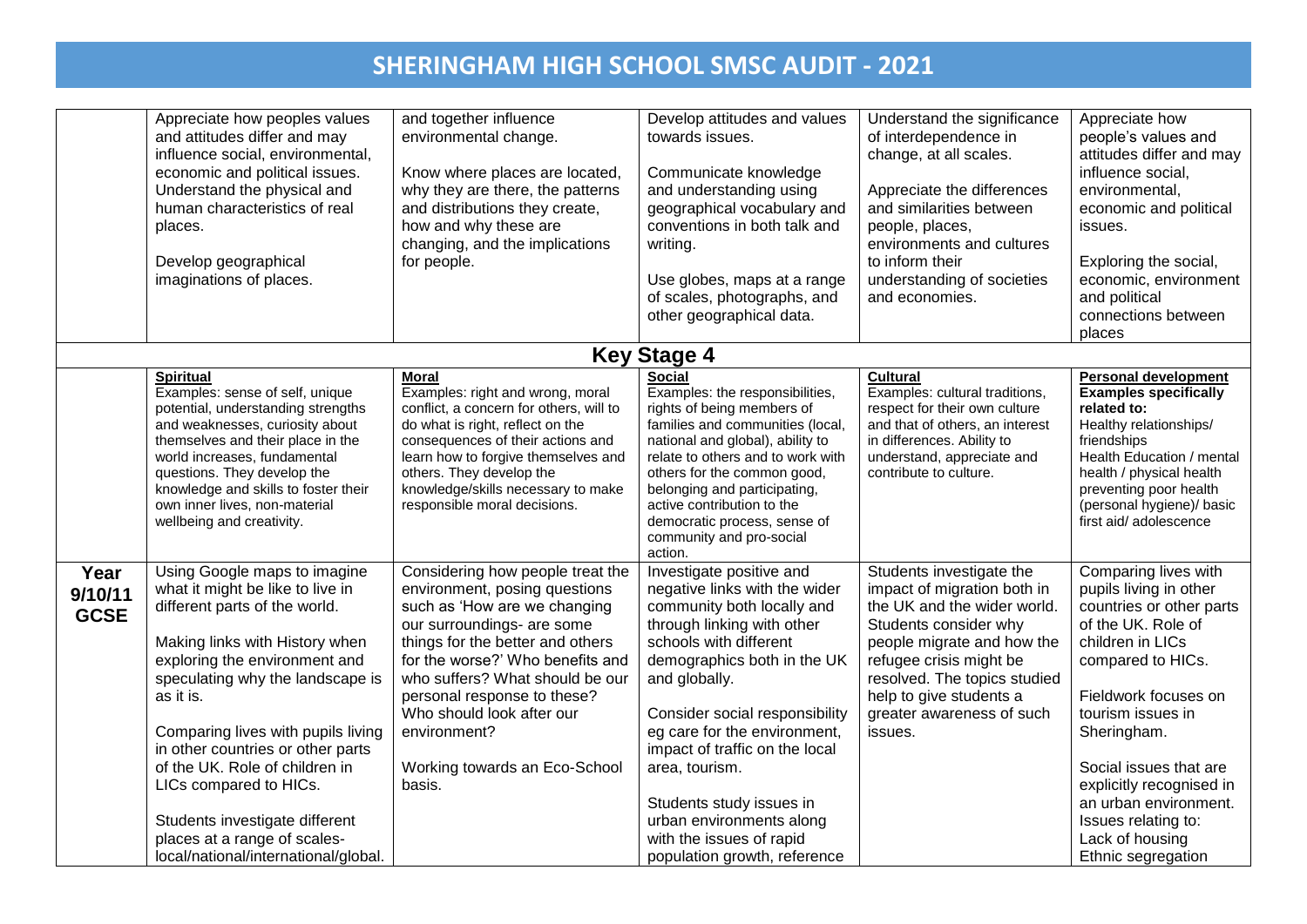| Opportunities for students to    | Looking at impacts of tourism.      | is made at a local and        | Traffic               |
|----------------------------------|-------------------------------------|-------------------------------|-----------------------|
| reflect upon the landscapes and  | How tourism impacts on places       | national scale.               | Run down areas        |
| environments studied. Students   | and the environment.                | Students consider the impact  |                       |
| investigate the local landscape  |                                     | of tourism has on people and  | Student's leadership  |
| and features which attract       | Advantages and disadvantages        | places.                       | and initiative is     |
| tourists to their home area.     | of economic activity.               |                               | developed throughout  |
|                                  |                                     | Fieldwork focuses on tourism  | their studies and     |
| Encouraging students to be       | Students investigate problems of    | issues in Sheringham.         | fieldwork tasks.      |
| curious about the world in which | rapid population growth and         |                               |                       |
| we live and to ask questions     | methods used to control rate of     | Social issues that are        | Using questionaires   |
| about future events. This may    | growth. Students discuss moral,     | explicitly recognised in an   | and working with      |
| include natural hazards such as  | social and cultural aspect of       | urban environment. Issues     | people in the local   |
| earthquakes and volcanic         | these techniques.                   | relating to:                  | community. This       |
| eruptions and how they alter     |                                     | Lack of housing               | includes interviewing |
| landscapes.                      | Students look at urban living in    | Ethnic segregation            | people.               |
|                                  | <b>HICs and LICs- students</b>      | Traffic                       |                       |
| How global warming impacts on    | concentrate on squatter             | Run down areas                |                       |
| people and what adaptations will | settlements in Brazil/Nigeria.      |                               |                       |
| have to be made.                 |                                     | Student's leadership and      |                       |
|                                  | Students understand ways to be      | initiative is developed       |                       |
| Inculcate a sense of scale of    | a sustainable city-Rio de           | throughout their studies and  |                       |
| different places and impress     | Janeiro/Freiburg/Bristol.           | fieldwork tasks.              |                       |
| upon students the beauty and     | Students can explain how places     |                               |                       |
| aesthetics of varying locations. | become sustainable- ideas are       | Using questionaires and       |                       |
|                                  | developed to suggest ways we        | working with people in the    |                       |
|                                  | could become more sustainable       | local community. This         |                       |
|                                  | at a local level.                   | includes interviewing people. |                       |
|                                  |                                     |                               |                       |
|                                  | Health issues around the world      |                               |                       |
|                                  | forms part of a contemporary        |                               |                       |
|                                  | topic at KS4 and addresses          |                               |                       |
|                                  |                                     |                               |                       |
|                                  | many moral issues. FairTrade        |                               |                       |
|                                  | targets role of children in         |                               |                       |
|                                  | HICs/LICs squatter settlements.     |                               |                       |
|                                  |                                     |                               |                       |
|                                  | Students understand the             |                               |                       |
|                                  | important issues faced by people    |                               |                       |
|                                  | in different parts of the world and |                               |                       |
|                                  | develop and opinion towards         |                               |                       |
|                                  | them. Issues facing poorer          |                               |                       |
|                                  | countries eg lack of clean water,   |                               |                       |
|                                  | lack of medical care. Students      |                               |                       |